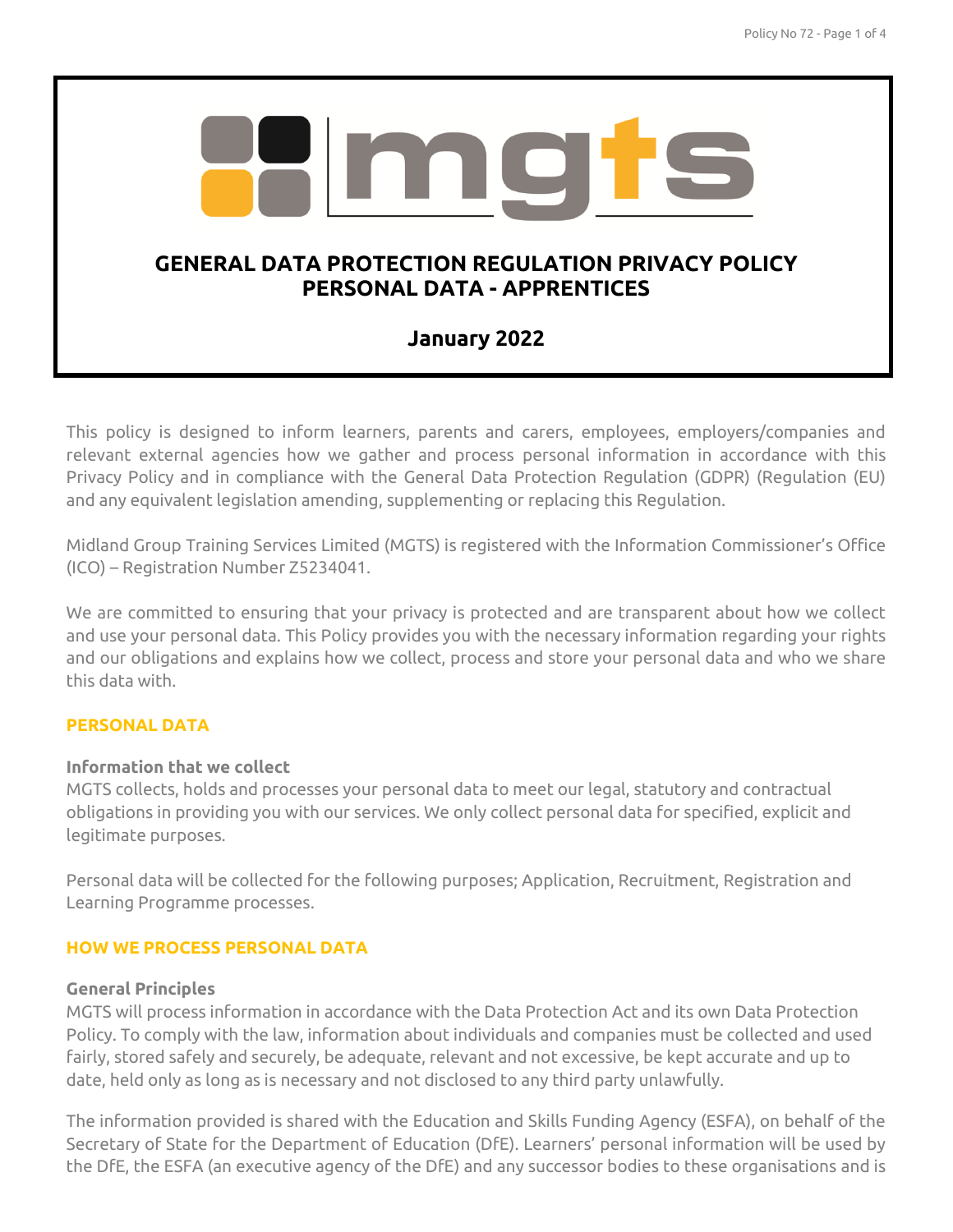used by the DfE to exercise its functions and to meet its statutory responsibilities, including under the Apprenticeships, Skills, Children and Learning Act 2009 and to create and maintain a unique learner number (ULN) and a personal learning record (PLR). The information will be securely destroyed after it is no longer required for these purposes. The information may be shared with third parties for education, training, employment and well-being related purposes, including for research.

This will only take place where the law allows it and the sharing is in compliance with data protection legislation. Further information about the use of and access to data are available at: <https://www.gov.uk/government/publications/esfa-privacy-notice>

MGTS's Data Protection Policy is also available on request.

#### **RETENTION**

We only retain your data for as long as is necessary and for the purpose(s) specified in this Policy. Our policy is to keep personal data for a specified period in which time it will be securely destroyed, or for as long as is required in order to carry out a particular purpose, meet a particular obligation or for as long as is required in order to carry out a particular purpose, meet a particular purpose, meet a particular obligation and/or meet regulatory and statutory requirements. Data will usually be retained for a period of 6 years, unless legal or statutory requirements require us to extend this period. All data processors, including staff, or acting on our behalf only process your data in accordance with instructions from us and comply fully with this Privacy Policy, the data protection laws and any other appropriate confidentiality and security measures.

#### **KEEPING YOUR INFORMATION SAFE AND SECURE**

MGTS is committed to keeping all personal information secure to protect it from being inappropriately or accidentally accessed, used, shared or destroyed. All information is stored safely and securely.

#### **INTERNAL DATABASES**

A significant amount of learner data is held on our internal database system, which has a significant number of inbuilt features to control access. In addition to being able to specify what actions internal users can perform, we also restrict them to subdivisions of the database using Sites, Funding Organisations and Main Users and fields which contain personal information are restricted to only the necessary users.

#### **THE WEBSITE**

MGTS's Website and its hosts take a proactive approach to user privacy and ensure the necessary steps are taken to protect the privacy of its users. Our website complies with all UK national laws and requirements for user privacy.

### **COOKIE POLICY**

Our website uses cookies to improve your experience when visiting our website. Cookies are small files which ask permission to be placed on your computer/device. Once you agree, the file is added, and the cookie helps analyse web traffic or lets you know when you visit a particular site. Cookies allow web applications to respond to you as an individual and track, save and store information about your interactions with and usage of the website. This allows the website, through its server to provide you with a tailored experience within the website. Our website uses a cookie control system allowing the user on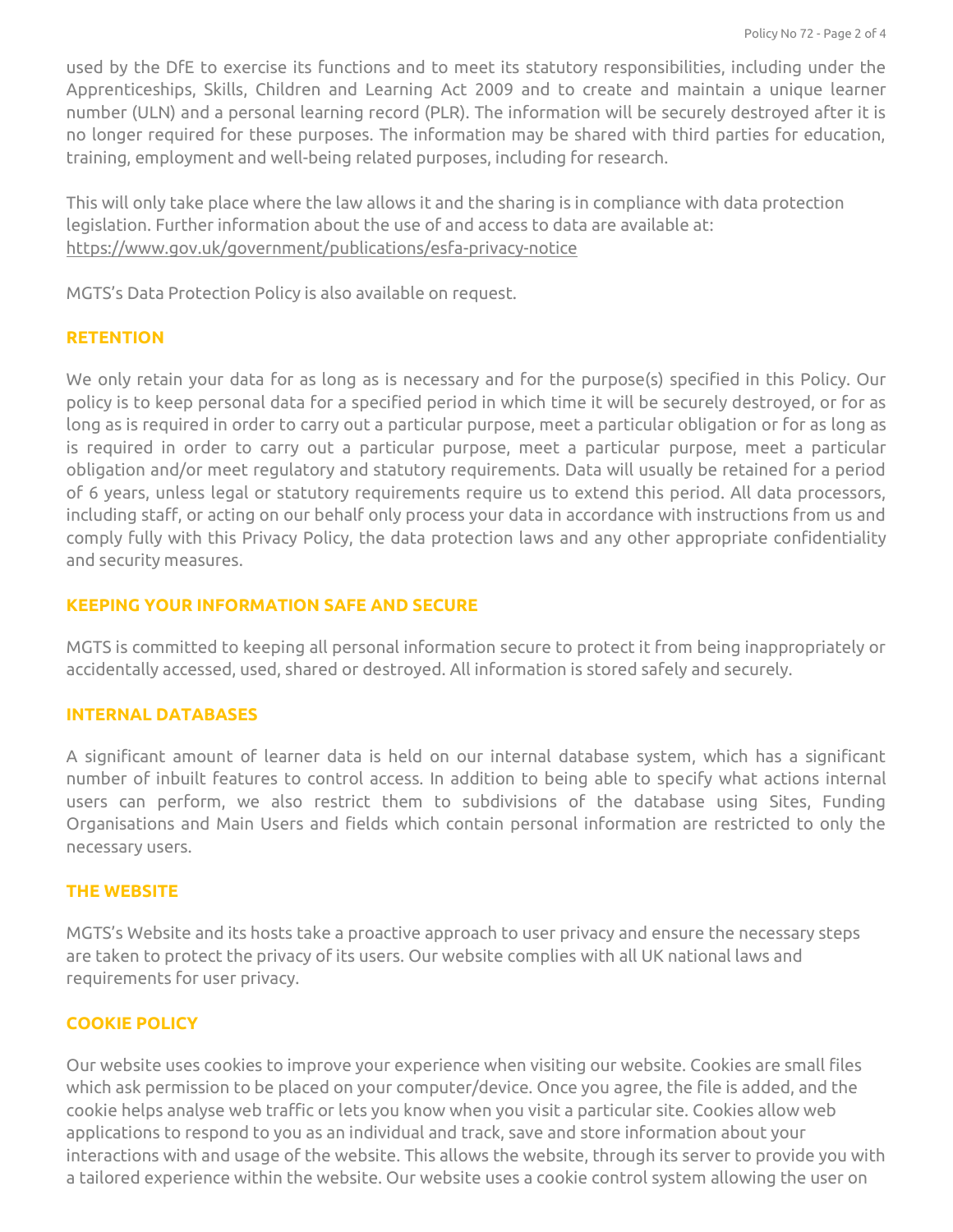their first visit to the website to allow or disallow the use of cookies on their computer/device. This complies with legislation requirements for websites to obtain explicit consent from users before leaving behind or reading files such as cookies on a user's computer/device.

# **GOOGLE ANALYTICS**

Our website uses Google Analytics tracking software to monitor activity to better understand how you use it and how to improve our service to you. The cookies used to deliver Google Analytics are used to store information, such as what time your current visit occurred, whether you have been to the site before and what site referred you to the web page. These cookies contain no personally identifiable information, but they will use your computer's IP address to know from where in the world you are accessing the Internet. Google stores the information collected by these cookies on their servers and Google may transfer this information to third parties where required to do so by law, or where such thirdparties process the information on Google's behalf. Further information is provided on this link – <http://www.google.com/analytics/learn/privacy.html> parties where required to do so by law, or where such third-parties process the information on Google's behalf.

### **LINKS TO OTHER WEBSITES**

Our website may contain links to other websites of interest. However, you should note that we do not have any control over these other websites. Once you have used any of these links to leave our site, we cannot be responsible for the protection and privacy of any information which you provide whilst visiting these sites and such sites are not governed by this privacy statement.

## **SOCIAL MEDIA PLATFORMS**

We participate with social media platforms subject to their privacy policies. Our website may use social sharing buttons which help share web content directly from web pages to social media platforms. The social media platform may track and save your request to share a web page through your social media platform account.

## **SUBJECT ACCESS REQUESTS**

Individuals have the right to make a subject access request in relation to their personal data and can ask for confirmation that their data is being processed and access the data. MGTS may ask for proof of identification before the request can be processed. MGTS reserves the right to make a reasonable charge for the information where a request is manifestly unfounded or excessive, particularly if it is repetitive. MGTS will endeavour to respond within the one month specified by law.

## **YOUR RIGHTS**

Individuals have a number of other rights in relation to their personal data and how it is collected, processed and shared. The GDPR includes the following rights for individuals:

- the right to be informed
- the right of access
- $\bullet$  the right to rectification
- $\bullet$  the right to restrict processing
- $\bullet$  the right to data portability
- $\bullet$  the right to object